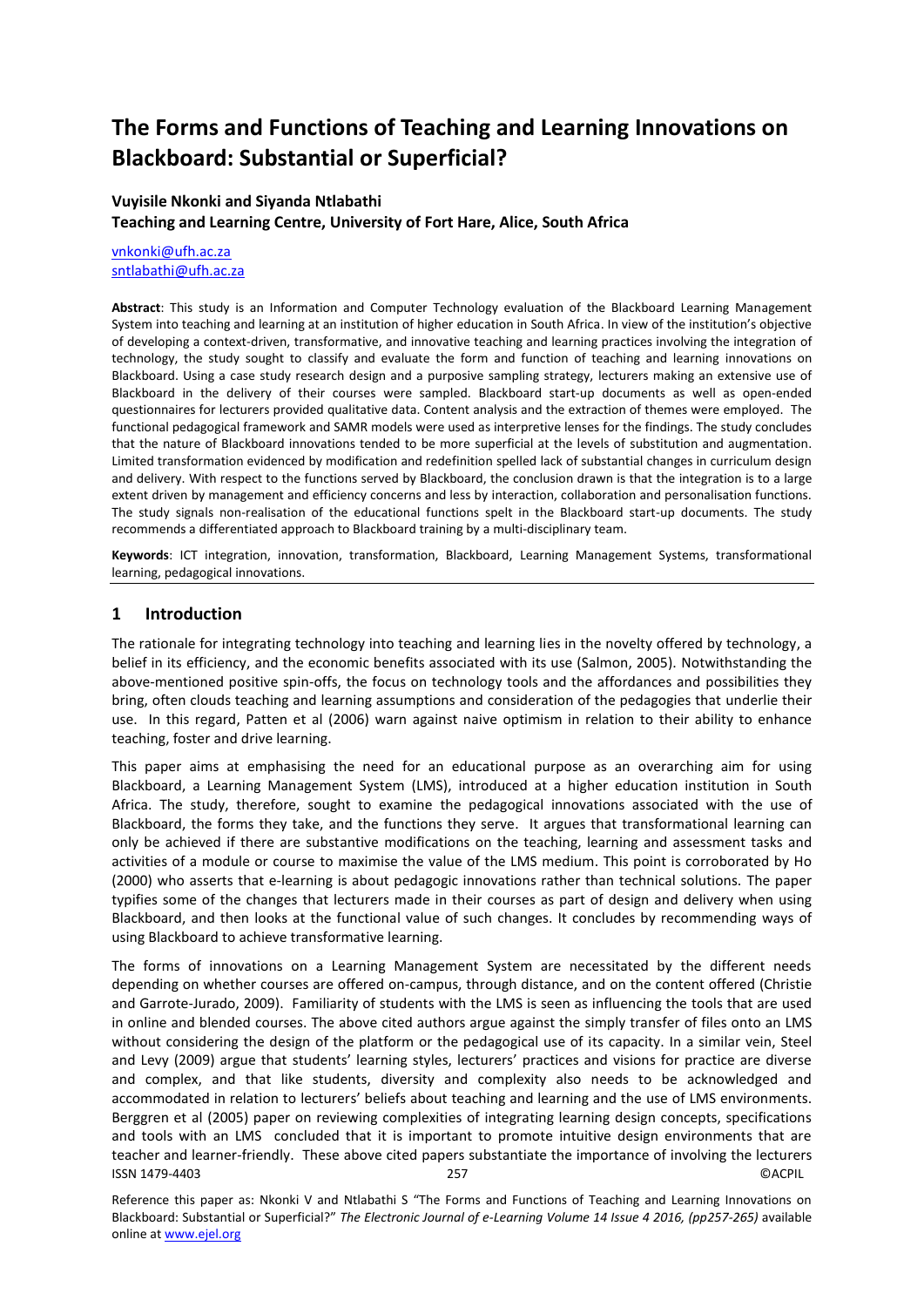#### *The Electronic Journal of e-Learning Volume 14 Issue 4 2016*

and students when designing online platforms. Govindasamy (2002) also puts forward the view that lecturers need to come forward to express their expectations of e-learning solutions, as their voices would collectively become loud enough to be heard by the e-learning solutions providers.

With respect to the functions served by innovations in an LMS, a substantial portion of the literature argues that mitigating substantive problems of teaching and learning practice, as well as the advancement and maximisation of learning, should be the overarching aims of e-Learning. Dempster et al (2012) distinguish between the management, personal and professional aims of pedagogic innovations. With respect to the management imperative, they list review of existing courses, creating new courses, and the promoting blended learning in large course contexts. For personal and professional aims, they mention learning new teaching skills and engaging students online, which requires re-examining one's own pedagogy, the sharing of practices, and interrogation of principles and practicalities involved (Dempster, et al 2012). In this regard, Vrasidas (2004) highlights issues of pedagogy and design in e-Learning systems as having some implications for design of LMS, which according to him need to be "intuitive and designed so that it supports learning principles and supports the tasks of the online teacher". In view of the above conceptualization of the forms and functions of teaching and learning innovations on Blackboard, e-Learning questions the dominance of the lecturer in favour of more active and meaningful learning activities and tasks.

Contrary to the above-stated purpose of LMS integration, it is argued that the Blackboard platform serves to enhance traditional teaching and learning practices (Malikowski et al, 2007). In line with this view, Blin and Munroe (2007) observed that there is a general tendency to use Moodle, an LMS, for administration, dispensation of resources, and replication of existing practices such as broadcasting feedback. The conclusion by Malikowski et al (2007) is apt when they opine that LMSs promote the enhancement of traditional teaching and learning practices. A similar observation by Nkonki et al (2013) noted congruence between Blackboard's functionalities used, and lecturers' beliefs and preferences, particularly those that relate to the transmission modes of teaching and learning.

McLoughlin and Lee (2010) hold the view that educators and students using Blackboard move towards a social and participatory pedagogy rather than one based on the acquisition of pre-packaged, static facts that are transmitted by the lecturer to the students (Fallery and Rodhain, 2011). McLoughlin and Lee (2010) posit that there is need for pedagogies that are personal, social and participatory. In line with the transactional models of learning, these authors also hold that learners as active participants and co-producers of learning resources. Thus, innovations on e-learning platforms should be used to foster conversational models of learning which accentuate the development of autonomous learners through guided discovery and scaffolding, whilst enabling feedback and exchange, and fostering interaction and self-regulation (Mayers and de Freitas, 2004). In this regard, the Blackboard platform affords online discussion groups, simulations, discovery tasks, multimedia lessons tutorials, assignments, research projects, quizzes, and digital content.

The transformative learning potential of Blackboard, which the institution from which this research is conducted seeks to achieve, depends on the fundamental reconceptualization and reorganisation of the teaching and learning dynamic, starting with various specific contextual needs and contingencies (Garrison and Kanuka, 2004). The design of teaching and learning activities that incorporate technology should foster interaction and engagement in a community of inquiry and learning. Engagement in transformative learning involves free and open dialogue; critical debate; negotiation and agreement; reflective element; multiple forms of communication in a community of learning inquiry (Garrison and Kanuka, 2004). The result is the development of learning relationships, identities, social practices of inquiry and learning, disciplinary practices, collaborative learning outcomes, and authentic practices (Mayers and de Freitas, 2004). In view of the transformative learning tenets, Ho (2000) argues that it is the achievement of higher levels of learning, that is, critical and reflective thinking, which should be the ultimate aim of LMS innovations.

Salmon (2005) identifies two stages through which the introduction of e-Learning has moved. The first stage is where e-learning technologies are seen as a new way of doing familiar and traditional things. Here, pedagogical approaches and the underlying assumptions about teaching and learning are unchanged but enhanced by the introduction of learning technologies. This could be seen as transference of existing pedagogy. The second stage, involves the use of learning technologies in new ways that involves paradigm shift in the conceptualisation of both the practice and the pedagogy of teaching and learning. This is said to constitute radical pedagogical change which the institution from which this research is conducted aspires to achieve.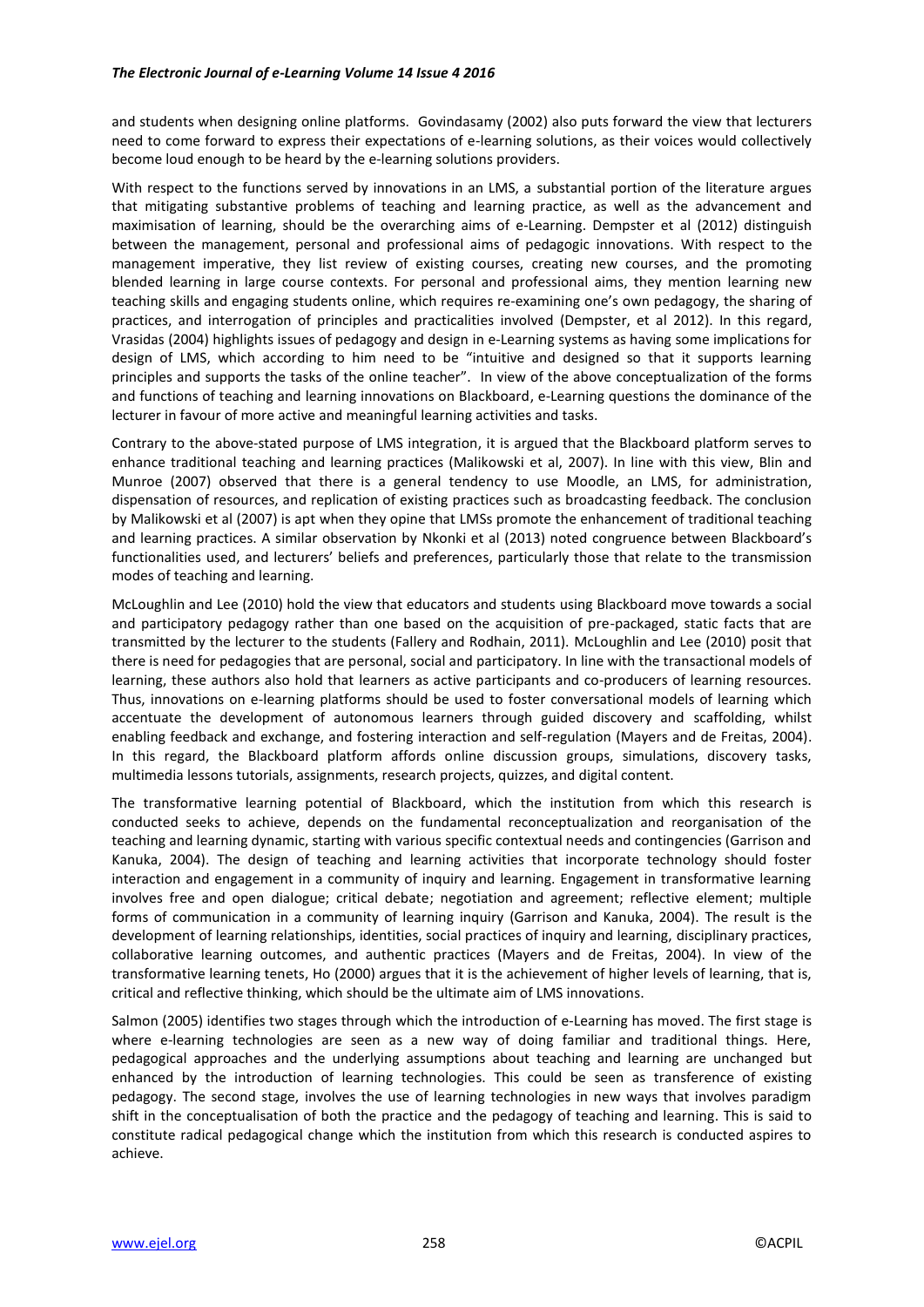Rather than first thinking about which technologies to introduce into teaching and learning, Dempster et al (2012) posit that teaching and learning innovations should be preceded by (1) self-awareness of one's own conceptions and practices, (2) confrontation with the inadequacies of one's own theories and practices, (3) exposure to better, alternative conceptions, and (4) commitment to building and consolidating changed practices. They therefore, suggest starting teaching and learning innovations with individual lecturers during course design at the programme level. Individual lecturers in the departments, therefore, become the locus of developing pedagogic innovations with e-Learning tools.

Teacher resistance to curriculum redesign and redevelopment that involves the integration of technology is, in part, explained by teachers' established conceptions of learning and teaching. Hence, Ho (2000) suggests the creation of a safe platform for challenging curriculum assumptions. This platform would also foster selfawareness, confront and expose lecturers to better and alternative conceptions of teaching and learning. In addition, an institutional culture that acknowledges, recognises and legitimises innovations should help break the cycle of established teaching conceptions and practices. Ho (2000) also argues that multiple teams and interdisciplinary teams that share practices, foster creativity and innovation in curriculum development.

The point on curriculum development being the focus in the integration of technology, and the need for an interdisciplinary team, is further emphasised by Kaczynski and Kelly (2004) who assert that "*curriculum development efforts must become increasingly attentive to the rapidly evolving relationship of software program integration with course content".* They argue that prior to course delivery, students as contributors, learning content and technology should be addressed so that a rich learning experience is realised.

In view of the above ideas on e-Learning innovations, this study was conducted in order to address the following research questions:

- What forms do pedagogical innovations in Blackboard take?
- What teaching and learning functions are served by pedagogical innovations in Blackboard?

The following section describes the theoretical frameworks that were used to analyse Blackboard start-up documents, that is, the Blackboard Planning and Course Request Forms, as a way of interrogating the lecturers' intentions around the nature and functions of teaching and learning innovations.

#### **2 Theoretical framework**

The Puentedura (2009) Substitution, Augmentation, Modification, and Redefinition (SAMR) model was used to analyse and categorise the nature and form of pedagogic innovations in Blackboard. Patten et al's (2006) functional pedagogical framework informed the study of the various functions served by the forms of teaching and learning innovations in Blackboard.

#### **2.1 The SAMR model**

Though the model has been used to assess the pedagogic functions served by handheld devices such as tablet (van Oostveen et al, 2011), the framework is yet to be used for the classification of the pedagogic functions of Blackboard.

The enhancement functions of the model include substitution and augmentation. With *substitution*, technology acts as a direct tool, a substitute, with no functional change in the teaching and learning practices. Technology in this instance is used to do the same things the lecturer did without it. With *augmentation,* technology acts as a direct tool, a substitute with functional improvements in the teaching and learning practices. Though the same things are done with technology but there are however, minor improvements (Fabian and MacLean, 2014).

The transformation functions of the model include modification and redefinition. *Modification* allows for significant task redesign which makes it possible for new products to be created, and improvement in efficiency achieved. With *redefinition,* technology allows for the creation of new tasks which were previously inconceivable, a remix and redesign process, a total transformation of one's practice (Fabian and MacLean, 2014). Van Oostveen et al (2011) found that there was a general tendency to substitute traditional learning tools such as pen and paper, with tablet personal computers. The authors argue that a great deal needs to change with respect to the understanding of the pedagogical and epistemological conceptions of lectures, if meaningful learning is to be achieved. A similar observation was made by Herrington et al (2009) who view the current use of e-Learning tools in higher education as pedagogically conservative and regressive.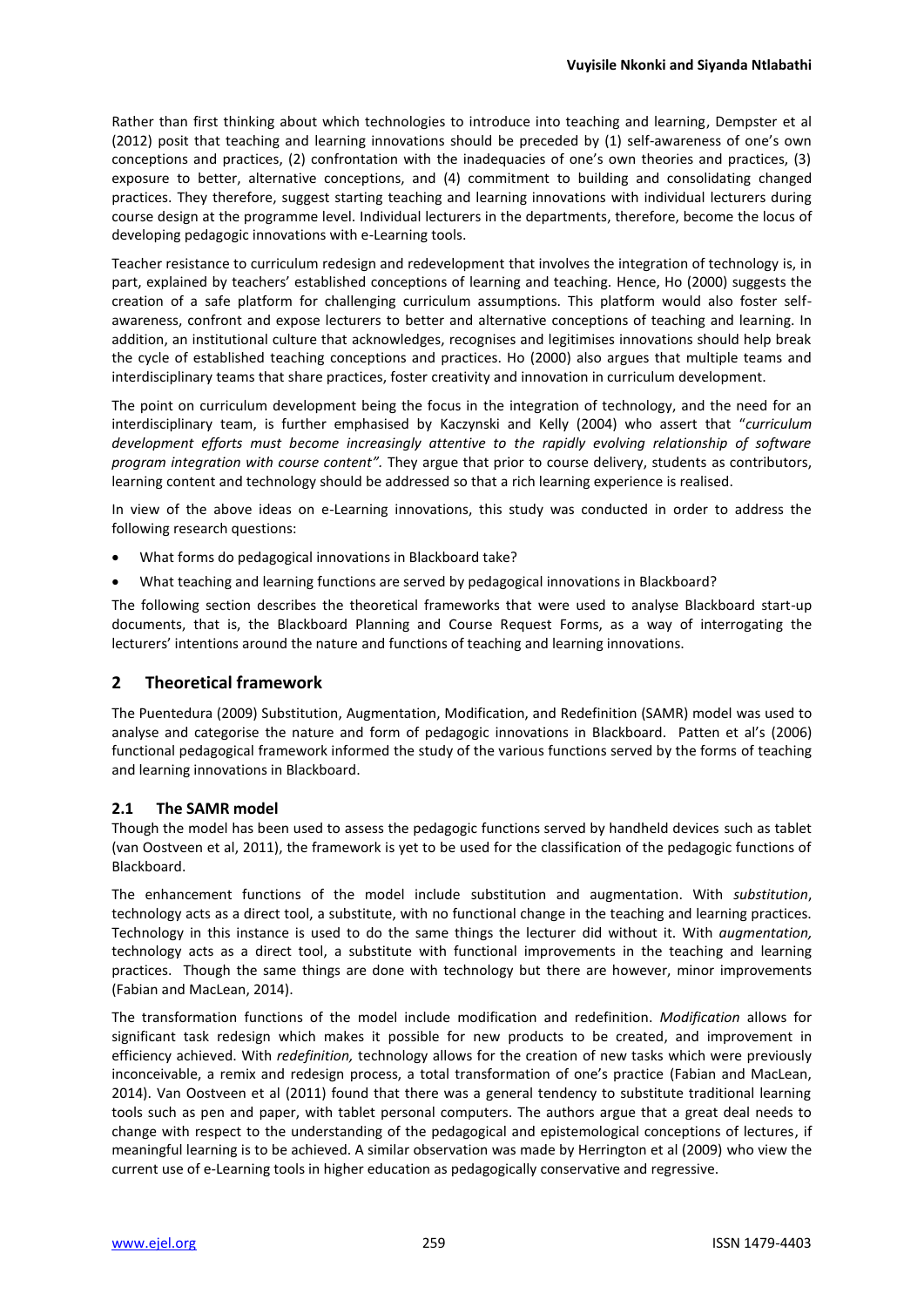#### **2.2 The functional pedagogical framework**

This framework categorises applications in terms of their pedagogical functions. Patten et al (2006) list these categories of functions as *administration, reference, interactive, micro world, data collection, location aware, and collaboration.* These authors argue that most applications tend to replicate or augment the existing learning practices. These applications enable access to content, but tend to replicate traditional applications in terms of the instructional philosophy. The administration and reference functions mentioned above serve convenience in communication. The interactive, micro world, data collection, location aware, and collaboration are associated with the educational philosophies of collaboration, contextualisation, and constructivism. Though the framework has been used to assess pedagogic functions served by handheld devices, but is yet to be used for the classification of the pedagogical functions of an LMS like Blackboard. This particular study chose to infer pedagogical functions from the intentions of lecturers in the Blackboard Planning and Course Request Forms.

# **3 Research methodology**

# **3.1 Research design**

The study made use of a descriptive case study design (Cohen et al, 2007). In this particular study, case studies provided narrative accounts which describe lecturers' intentions with the use of Blackboard. Cases studies allow for both qualitative and quantitative analysis of data. Case studies are strong in the portrayal of reality and evaluation of actions with a view to pointing action steps. Insights offered by case studies have a direct bearing on the formative development of staff and individuals. The choice of a case study design is particularly relevant in the context of the site where this research is conducted since the transformation of teaching and learning practices is envisaged with the use of Blackboard.

# **3.2 Sampling**

Sampling was purposive which implies that cases were hand-picked on the basis of their typicality and richness of information, with the intention that they would help fulfil a particular need. Thirty-one (31) out of sixty (60) Blackboard Planning and Course Request Forms constituted the cases of this particular research. These documents were easy to access because of their central location with the administrator of Blackboard. This saved the researchers both costs and time. In addition, lecturers who use Blackboard extensively, as reflected in the reports, were asked to respond to an open-ended questionnaire. Five (5) of the lecturers acceded to the request to participate in the study.

# **3.3 Data collection**

Data were obtained from documents and records, as described above. In particular, the study made use of lecturers' responses on the current teaching context, the rationale for the use of Blackboard. The section on the *context* asks lecturers to furnish information on the teaching and learning challenges identified in their contexts. The *rationale* section solicits information on the purpose for which lecturers specifically want to use Blackboard, for example, resource deployment, communication, assessment, interactive student engagement, course management, et cetera. The form also asks what lecturers think would be the value of using technology to assuage the teaching and learning challenges described in the context section. In addition, the researchers used open-ended questions to gather data on (1) the changes/adjustments in the curriculum (both design and delivery) that have been necessitated by the introduction of Blackboard in their courses/modules, (2) the educational functions/outcomes (in terms of knowledge, skills, and competencies) that are served by the introduction of Blackboard in their courses/modules, (3) the intentions/purposes (as articulated in the Blackboard Planning and Course request forms) that were realized with the integration of Blackboard; (4) the constraints/impediments to the intentions/purposes that were not realized.

# **3.4 Data analysis**

Content Analysis was employed for the purposes of making sense of the data. Cohen et al (2007:197) describes content analysis as involving a process whereby the "content of communication serves as a basis of inference, from word counts to categorisation", and is used in the analysis of educational documents. Data from the documents were first analysed qualitatively and then later further analysed quantitatively. Textual data analysis involved the extraction of words with similar meanings from verbatim responses, and the coding of these into concept types or themes (OLRAC SPS, 2015). Codes were summarised into categories suggested by the SAMR theoretical model. Category frequency was then computed to decipher the forms of innovations, as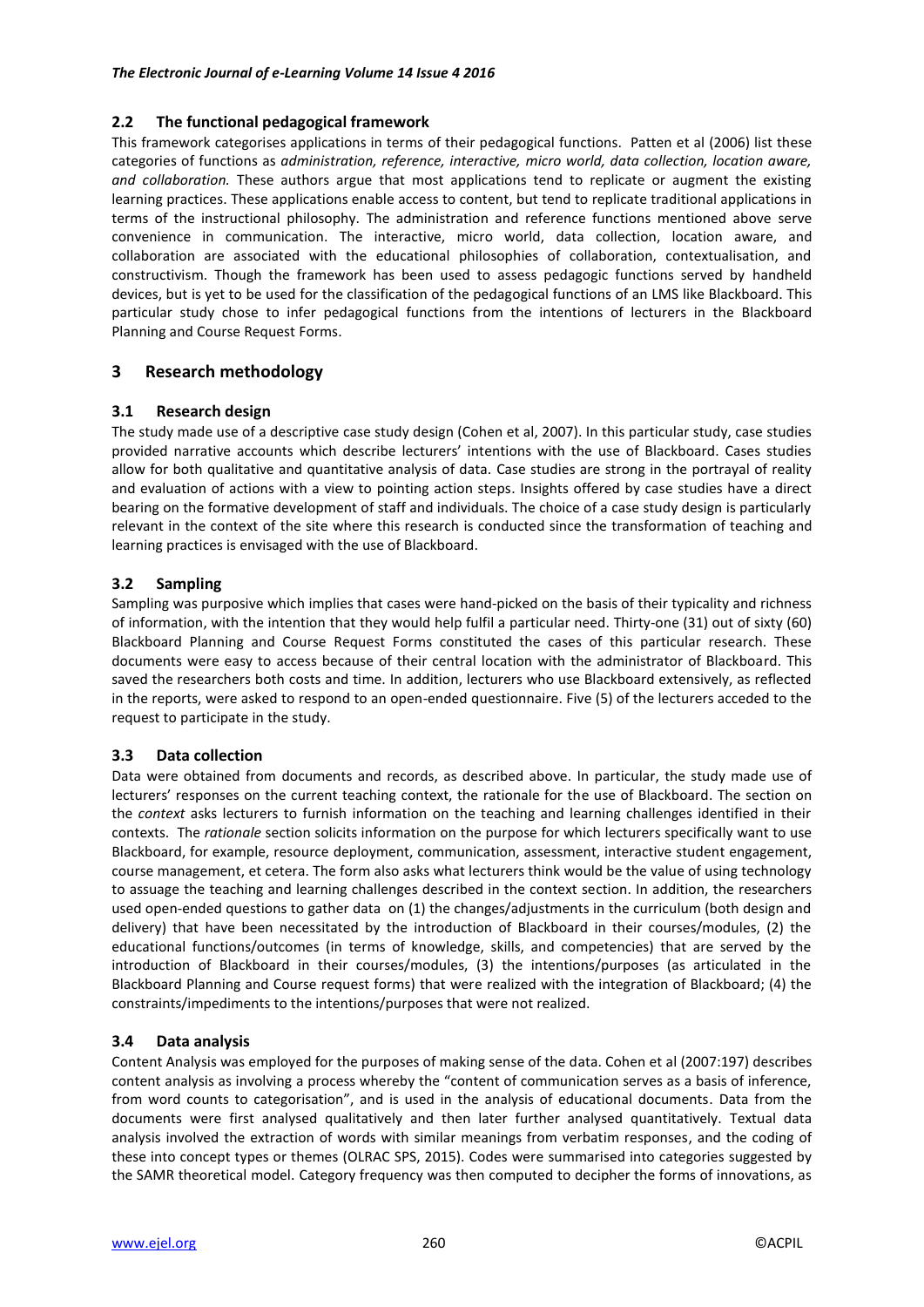well the functions served by pedagogic innovations on Blackboard. Data from open-ended questionnaires generated a transcript which was analysed thematically. The questions formed themes with the many meaning units such as words and phrases forming codes. These codes were classified and aggregated into fewer content categories suggested by the theoretical frameworks used in this particular study (Struwig and Stead, 2013). The narratives presented show the variety of manifestations of the forms and functions of pedagogic innovations on Blackboard.

# **4 Findings**

#### **4.1 Forms of pedagogic innovations in Blackboard**

With respect to the forms of innovations, the data collected revealed the following results which are discussed under the following categories of the SAMR model:

*Substitution:* It is evident from the data that the tool was just a substitute for the old way of doing things. For example, instead of printing materials, the lecturers indicated that they would put materials online for students to access. This practice does not seem to change the norm or depart from teaching practices that do not involve Blackboard. The following excerpts suggest no functional changes in the teaching and learning methods and tasks. For example, the intention expressed in the following phrases suggests that *"It would make it easy for students to access course content"*. This suggests that students can have access to their materials anytime, anywhere. If they had printed materials but then lose their copies, they can go and access them from Blackboard again. Two similar excerpts elaborate this finding regrading lecturers' views of the function of Blackboard: *"Ensure that students receive the learning material and information that they need"* and *"Students will download notes and slides from Blackboard"*.

These lecturers see the tool as enabling access to learning materials, and possibly curtailing office visits by students requesting materials. The lecturers also indicated that *"The Blackboard tool reduced costs of printing"* and that *"They [students] will print course outlines and other teaching materials directly from blackboard"*. This was a cost reduction exercise on the side of the lecturer, but the cost is now shifted to the students when asked to print materials on their own. Other lecturers indicated that the tool enabled them make announcements and post due dates for assessments. One of the participants remarked that "*They will also be able to read any announcements I place on Bb for their attention."* The other students commented that *"They will also see the due dates for formative and summative assessment of their portfolios."* All of the above excerpts indicate a change from a handout method of disseminating information to using an online tool. This indicates mere substitution.

*Augmentation:* With augmentation there is functional improvement in how the tool is used. The majority of the lecturers used the tool with little improvements effected. Several excerpts showcase a change in the use of the Blackboard tool: *"They will be able to engage interactively with the learning content through Blackboard."* Here there is an assumption that when student access the material, they will be able to interact with the content. Similarly, the view that *"It will give them an opportunity to have access to more reading materials and improve the level of communication"* is indicative of the assumption that Blackboard will translate into transformative educational practices. Although giving students reading material does improve their level of communication skills, putting more reading materials online does not necessarily translate to students' interaction and engagement with the materials. In addition, there should be measures in place to test that the students are reading these materials. For example, giving students the task of summarising the text and sending it to the lecturer is an example of testing that they are reading. There were no measures evident in the lecturers' responses that show that students were truly engaged with the materials.

*Modification:* Modification implies the redesign of materials and tasks to accommodate Blackboard and to improve efficiency. Two aspects from the data that call for the redesign of materials and tasks included *"…developing critical thought in students, assisting students to complete challenging tutorials, becoming aware of what plagiarism is..."* This is a broad response and encompasses quite a number of changes on how the lecturer approaches the course. If Blackboard enabled all of the above, then one assumes that there were changes in the tasks and methods of engaging students. Redesign of materials to accommodate the LMS might be evident in its being used to complete challenging tutorials and in submitting reports on time. The fact that the tool enabled students to understand plagiarism speaks to its enabling writing development. Other excerpts that speak to redesign are, *"They will be able to enter discussion platforms, exchange views and opinions and respond to peers too."* A departure from a face-to-face discussion to an online discussion needs a completely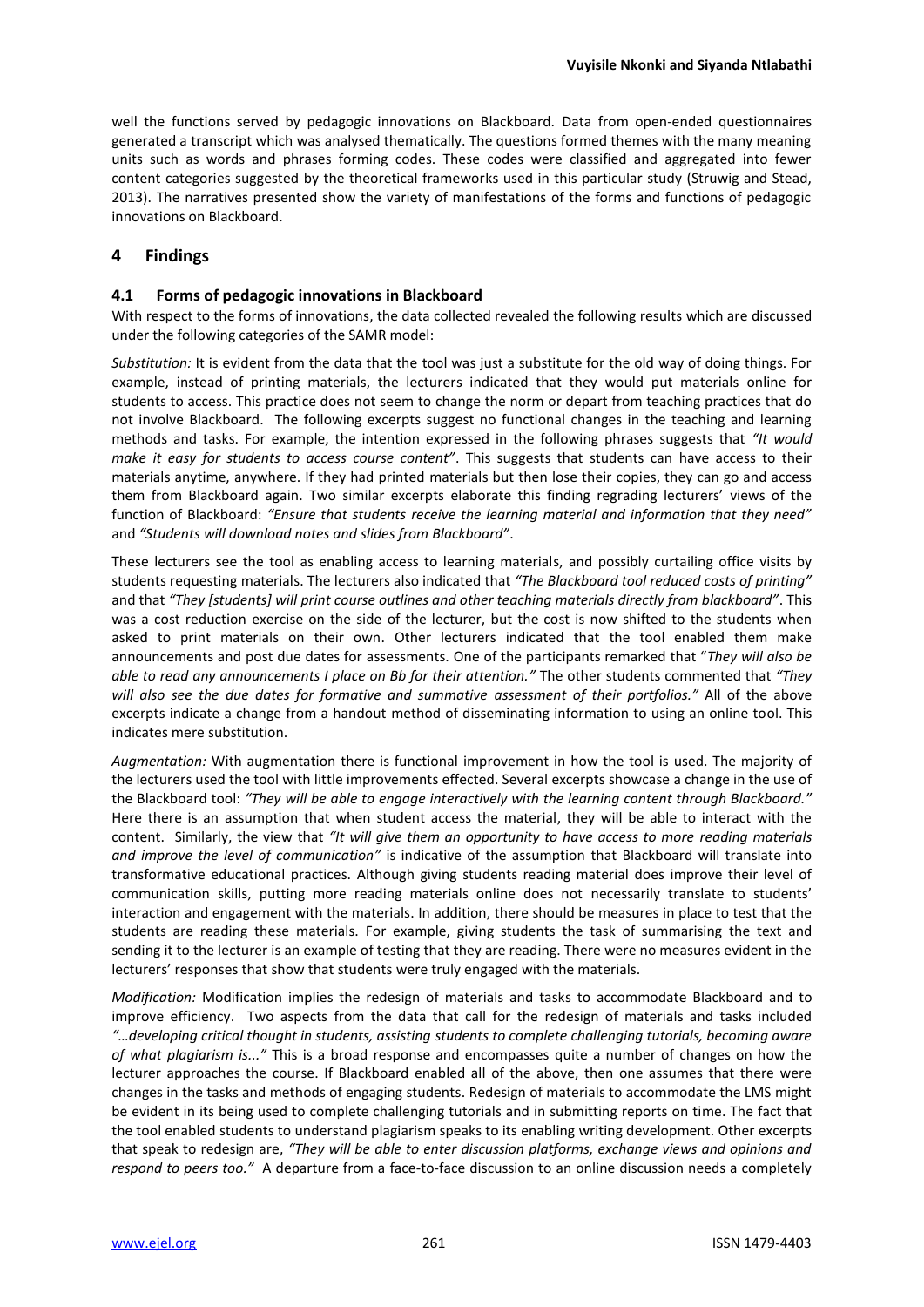#### *The Electronic Journal of e-Learning Volume 14 Issue 4 2016*

different conceptualisation of teaching and learning, both in form and function. This therefore, entails a total redesign of the task, and of the way in which students respond to each other and the lecturer in the discussion forum. The discussion forum tasks are a good way of illustrating changes in the design process of an online discussion forum. The discussion forum tasks are a good way of illustrating modification, which is located at the transformational level of the SAMR model. In this instance, the lecturer attempted to move to a more advanced level of technology usage in the classroom.

*Redefinition:* Redefinition allows for the creation of new tasks and materials. It allows for reconceptualisation of the whole course. The data, however, did not provide evidence of changes that would be effected at this level of aligning teaching and learning practices with the potential of Blackboard. With the redefinition level, most, if not all the lecturers had not reached this transformation level in their design of tasks and methods of teaching and learning.

The results of the analysis of the open-ended questions suggest that no substantial changes/adjustments were made and effected by lecturers on their curricula, at both the levels of the design and delivery of the curriculum and lesson units. One of the lecturers remarked that *"none really. I use it for notes. I sometimes use it for tests*". Where changes/adjustments are claimed to have been made, these are superficial adjustments on the learning guides. These include updates on dates for submission, lecture and consultation times, venues and contact persons. The following sentiment expressed by one of the lecturers pointed out that *"The learning guides would be followed year after year for any changes or adjustments, as they would be available on Blackboard".*

# **4.2 Functions of pedagogic innovations**

Table 1 below shows frequencies and the rank-order of emerging themes, and their sub-themes, regarding the pedagogic functions served by the integration of Blackboard into teaching and learning: engagement (22%), convenience (81%), efficiency (26%), collaboration (9.67%), management (16.12%), developmental (12.90%), and personalisation (3.2%).

| Themes               | <b>Sub-themes</b>                             | f  | %  |
|----------------------|-----------------------------------------------|----|----|
| Convenience          | Access to materials;                          | 25 | 81 |
|                      | Communication: clarity and effectiveness      |    |    |
| <b>Efficiency</b>    | Assessment: Minimal time & labour;            | 8  | 26 |
|                      | Economy in resource utilisation               |    |    |
| <b>Engagement</b>    | Interaction (tasks)                           | 7  | 22 |
| Management           | Repository of materials and resources;        | 5  | 16 |
|                      | Management of submissions; queries            |    |    |
| Developmental        | Critical thinking; academic literacy;         | 4  | 13 |
|                      | writing development; avoidance of plagiarism; |    |    |
|                      | support with challenging materials            |    |    |
| <b>Collaboration</b> | Interaction and exchange of ideas             | 3  | 10 |
| Personalisation      | Uniqueness and customisation                  | 1  | 3  |

**Table 1**: Quantitative analysis of themes

The *engagement* theme included excerpts that suggested the use of Blackboard to foster interaction with ideas, materials and learning resources. The sub-themes pertaining to *convenience* which emerged from the data included access to materials, and the need to achieve ease, clarity and effectiveness in the lecturers' communication with students. For the *efficiency* theme, the need to save on time and labour expended on assessment tasks was expressed. The *efficiency* theme also involved management of resources. *Collaboration* was characterised by lecturers' reference to the desire to get students to interact and exchange ideas. The *developmental* function was deduced from phrases and sentences that made reference to critical thinking, academic literacy, writing development, and the avoidance of plagiarism. Phrases that alluded to academic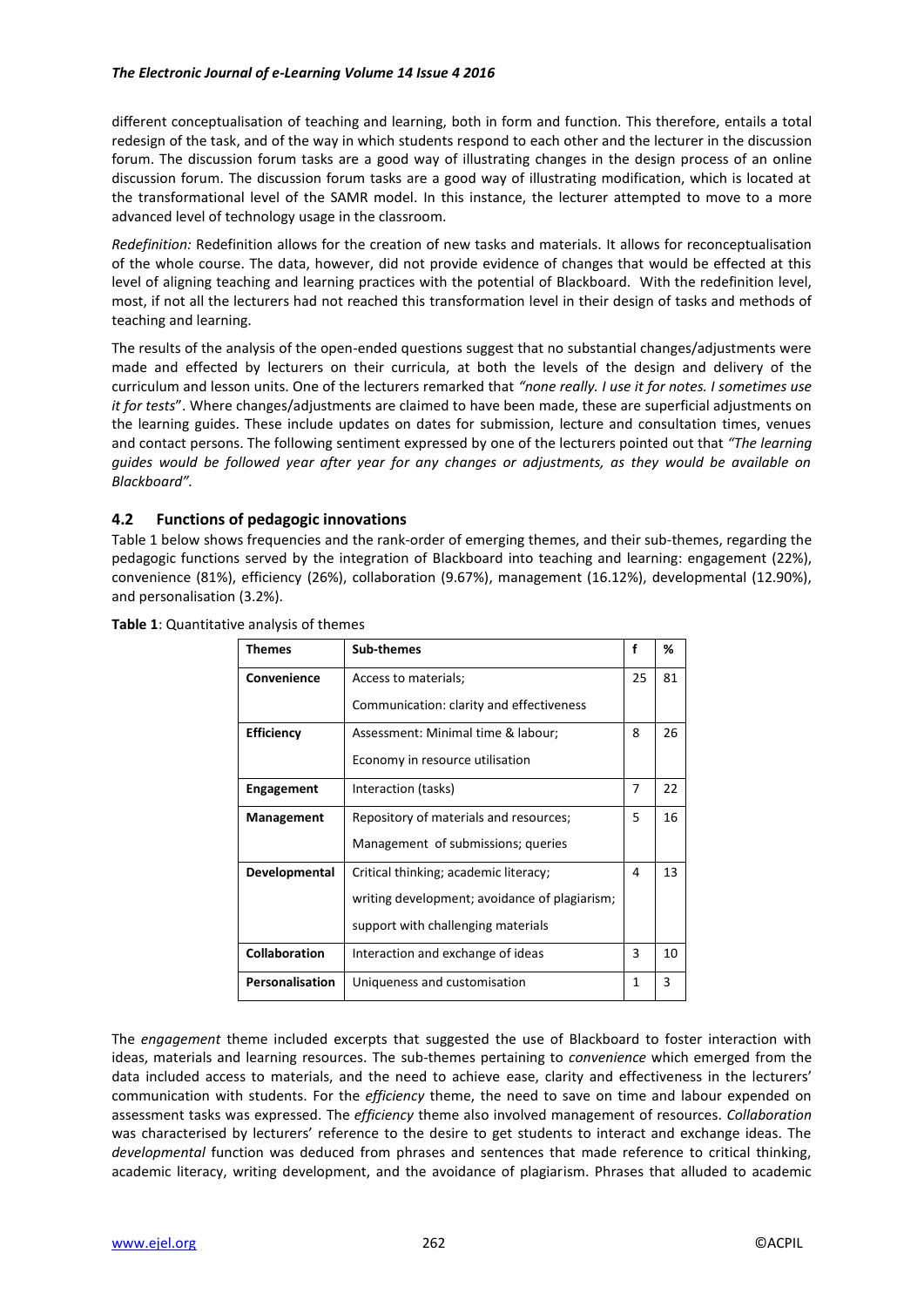support for challenging materials were also allotted onto this theme. The *personalisation* function was expressed by the lecturers' intentions to use features of Blackboard that allow for uniqueness, customisation of materials and resources, as well as a personal feel in the delivery of course.

The responses to the open-ended questions revealed that the following educational functions/outcomes were served by the introduction of Blackboard, namely: improved communication, follow-up on students' progress, diagnosis and identification of students at risk, support, confirmation of learning, revision, additional learning, application of theory, exposure to a wide range of learning experiences and opportunities, access to notes, reasoning skills, computer skills, and online practice on the assessment exercises.

Some of the participants report that the intentions/purposes in the Blackboard Planning and Course Request forms were not realized. In this regard one of the lecturers opined that *"realistically nothing…"* was realized. One of the explanations for this non-realisation of educational outcomes included "*students' reluctance to set aside time for Blackboard*". Another view expressed cited complaints on the part of the lecturers who fail to work on Blackboard. The nature and contents of these complaints were however not elaborated on by the research participant.

# **5 Discussion**

With respect to curriculum changes, the findings suggest that the focus on technology serves to benefit the convenience, management, administration and efficiency in the transmission mode, with limited success in the transactional, and almost no success with transformational learning. Though literature suggests improvements in efficiency as a function of modification in teaching and learning tasks and methods (Fabian and McLean, 2014), the findings of this particular study revealed the achievement of efficiency with substitutions and augmentations. These findings confirm Herrington, et al's (2009) observation that the use of technology devices in higher education has tended to be conservative and regressive, characterised by mere substitution of pen and paper by computers, laptops and other gadgets, with limited usage of the affordances that most teaching and learning software provides. The results of this research suggest, as do van Oostveen et al (2011), that transformational learning is not achieved if the focus is on the technological changes than on pedagogical changes. The few superficial adjustments on the Learning Guides claimed by some lecturers and the almost non-existence of substantial changes in both the design and delivery of the curriculum amounts to nonexistence of pedagogical innovations in the usage of Blackboard which Christie and Garrote-Jurado (2009) advance in their argument for more pedagogical uses of a Learning Management System.

The Blackboard functions that serve interactive, constructivist, contextualisation, constructionist and collaborative learning, seem not to be focus of the current cohort of lecturers using Blackboard. This is asserted because the findings suggest convenience, management, and efficiency as the drivers of lecturers' motivations to use Blackboard. These findings confirm Patten et al (2006) observations that administration, reference, convenience and communication tend to be the most served functions in the integration of technology into teaching and learning. It would seem that lecturers' intentions to achieve collaboration, engagement, interaction, and transformation of texts are not matched by adjustments in the curriculum activities. These activities cannot be achieved through Blackboard without substantially reconfiguring the entire curriculum. The findings on the challenges with students' reluctance to set aside time for Blackboard, superficial changes on the Learning Guides, and the non-realisation of the educational intents and purposes of Blackboard integration could be explained by the lack of alignment between the technology application, course contents, students and lecturers' expectation and experiences. In this regard, Kaczynski and Kelly (2004) argue that a rich learning experience is achieved when there is an integration and a symbiotic relationship between a software programme, course content, and the contributions of students and lecturers.

# **6 Conclusion**

It is evident that lecturers are using Blackboard in different ways for different reasons. The tool is used for enhancement purposes, but not at an advanced level that requires transformation of teaching and learning methods and tasks. In this study, analysis showed that none of the lecturers had advanced to the redefinition level of transformation as described in the SAMR framework. The above findings suggest that lecturers did not think through the necessary changes in their teaching and learning methods and tasks when integrating Blackboard. It would seem that the adjustment forms taken by most courses which integrated Blackboard are substitution and augmentation. Little wonder that a non-transformative use of Blackboard and the nonexistence of pedagogical innovations is observed. The interaction, collaboration and personalisation concerns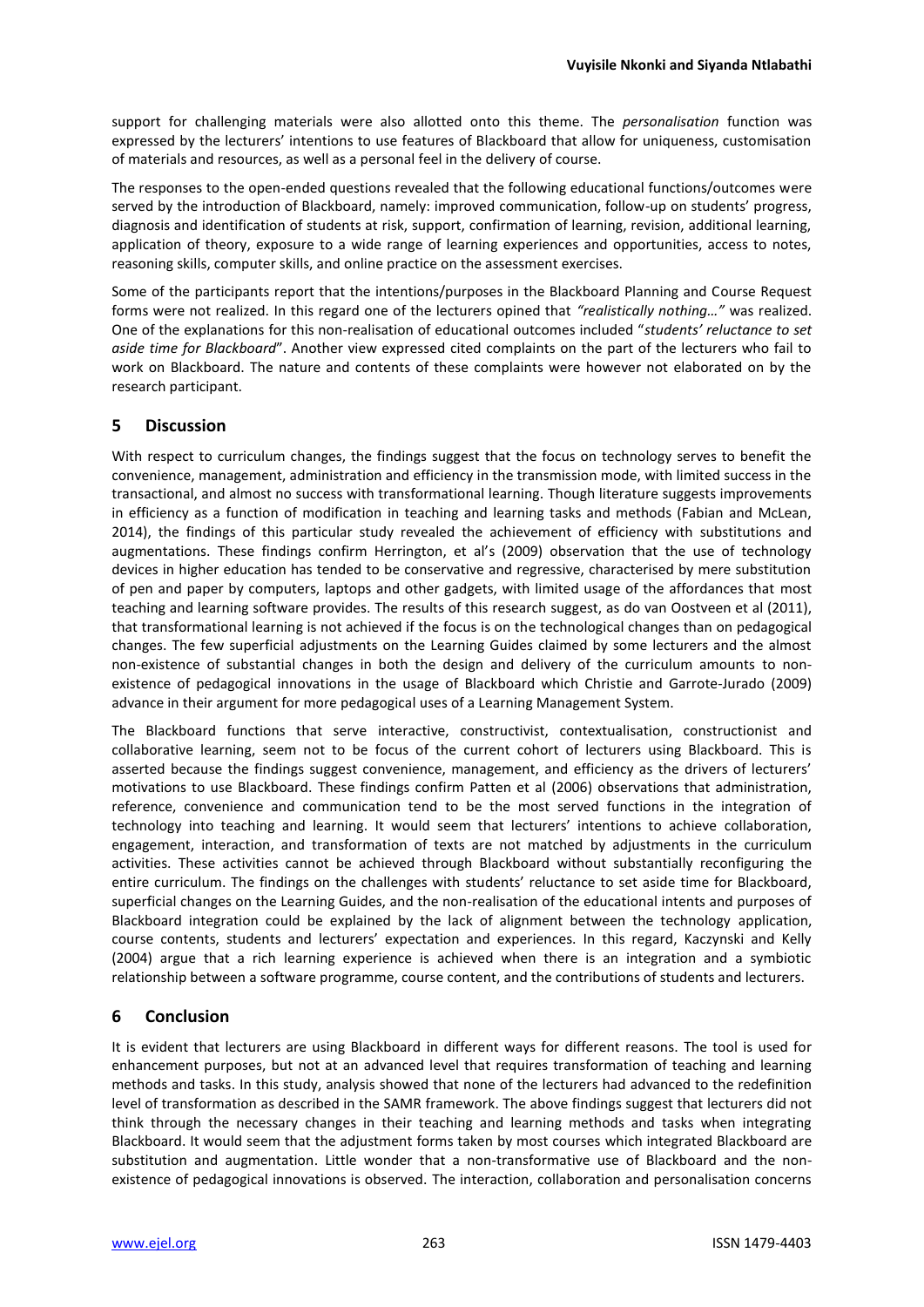#### *The Electronic Journal of e-Learning Volume 14 Issue 4 2016*

do not seem to have been given thorough thought. One therefore concludes that the connection between purpose (function) and form (nature) were not well processed when Blackboard Planning and Course Request forms were completed. Thus, the educational function of integrating Blackboard was shifted to the background by most lecturers with convenience, management and efficiency concerns taking the centre stage. Therefore, educative purposeful functions could not be achieved because the integration of Blackboard was left to individual lecturers with little or no regard for the confluence of students, lecturers, educational developers, curriculum advisors, and technicians' inputs.

#### **7 Recommendations**

In view of the above findings and conclusions, the study submits that a lot of development and support still needs to be given to lecturers in order that they reach advanced levels in the use of Learning Management Systems. There is, therefore, a need for differentiation in the manner in which Blackboard training for lecturers is organised and delivered. Thus, basic, intermediate and advanced training manuals need to be developed. These manuals should be a blend of pedagogic and technological innovations for achieving certain educational outcomes. Attempts should be made by Blackboard trainers and academic development practitioners to get the lecturers to align their teaching and learning methods and tasks so that they are appropriate for the educational purposes sought. A multi-disciplinary team that includes Blackboard trainers, technologists, curriculum specialists, students and education developers should be constituted so that the integration of Blackboard into teaching and learning is informed by curriculum principles of active, engaging, collaborative, meaningful and transformational learning.

#### **References**

- Blin, F. and Munroe, M. (2007) "Why hasn't technology disrupted academics' teaching practices? Understanding resistance to change through the lens of activity theory", *Computers & Education*. Vol 50, pp. 475-490.
- Berggren, A., Burgos, D., Fontana, J.M., Hinkelman, D., Hung, V., Hursh, A., and Tielemans, G. (2005) "Practical and Pedagogical Issues for Teacher Adoption of IMS Learning Design Standards in Moodle LMS". *Journal of Interactive Media in Education*, 2005(2) 1 – 24. Available from http://jime.open.ac.uk/2005/02/berggren-25- 02.pdf.
- Cohen, L., Manion, L., and Morrison, K. (2007) *Research Methods in Education*, Routledge Taylor and Francis, London and New York.
- Christie, M. and Garrote-Jurado, R. (2009) Barriers to innovation in online pedagogy, *European Journal of Engineering Education*, Vol. 34, No. 3, pp. 273-279, DOI:10.1080/03043790903038841. Retrieved on 15 October 2016.
- Dempster, J.A., Benfield, G., and Francis, R. (2012) "An academic development model for fostering innovation sharing in curriculum design", *Innovations in Education and Teaching International,* Vol 49, No. 2, pp. 135-147.
- Fabian, K. and MacLean, D. (2014) "Keep taking tablets? Assessing the use of tablet devices in learning and teaching activities in the Further Education sector", *Research in Learning Technology*, Vol 22, No. 22648. <http://dx.doi.org/10.3402/rlt.v22.22648>
- Fallery, B. and Rodhain, H. (2011) "Three Epistemological Foundations on e-Learning Models", *International Conference on e-Education, Entertainment and e-Management.* Jakarta: Indonesia. [http://hal.archiveouvertes.](http://hal.archiveouvertes/)
- Garrison, D. R. and Kanuka, H. (2004) "Blended learning: Uncovering its transformative potential in higher education", *Internet and Higher Education*, Vol. 7, pp. 95-105.
- Govindasamy, T. (2002) "Successful implementation of e-learning Pedagogical considerations", *Internet and Higher Education,* Vol 4, pp. 287-299.
- Herrington, J., Herrington, A., Mantei, J., Olney, I. and Ferry, B. (2009) "New Technologies, new pedagogies: mobile learning in higher education"[, www.ro.uow.edu.au/edupapers/91.](http://www.ro.uow.edu.au/edupapers/91)
- Ho, A.S.P. (2000) "A conceptual change approach to staff development: A model for programme design", *International Journal for Academic Development*, Vol. 5, No. 1, pp. 30-41.
- Kaczynski, D., and Kelly, M. (2004) "Curriculum Development for Teaching Qualitative Data analysis Online" Proceedings of QualIT2004: *International Conference on Qualitative Research in IT & IT in Qualitative Research*: 24-26 November 2004, Brisbane, Australia.
- Mayers, T. and de Freitas, S. (2004) "JISC e-Learning Models Desk Study: Review of e-learning theories, frameworks and models Manchester", *Joint Information Systems Committee*. [http://www.jisc.ac.uk/uploaded\\_document/stage](http://www.jisc.ac.uk/uploaded_document/stage)
- Malikowski, S.R., Thompson, M.E., and Theis, J.G. (2007) "A Model for Research into Course Management Systems: Bridging Technology and Learning Theory", Journal *of Educational Computing Research*, Vol. 36, No. 2, pp 149- 173.
- McLoughlin, C. and Lee, M.J.W. (2010) "Personalised and self-regulated learning in Web 2.0 era: International exemplars of innovative pedagogy using social software", *Australasian Journal of Educational Technology*, Vol 26, No. 1, pp. 28-43.